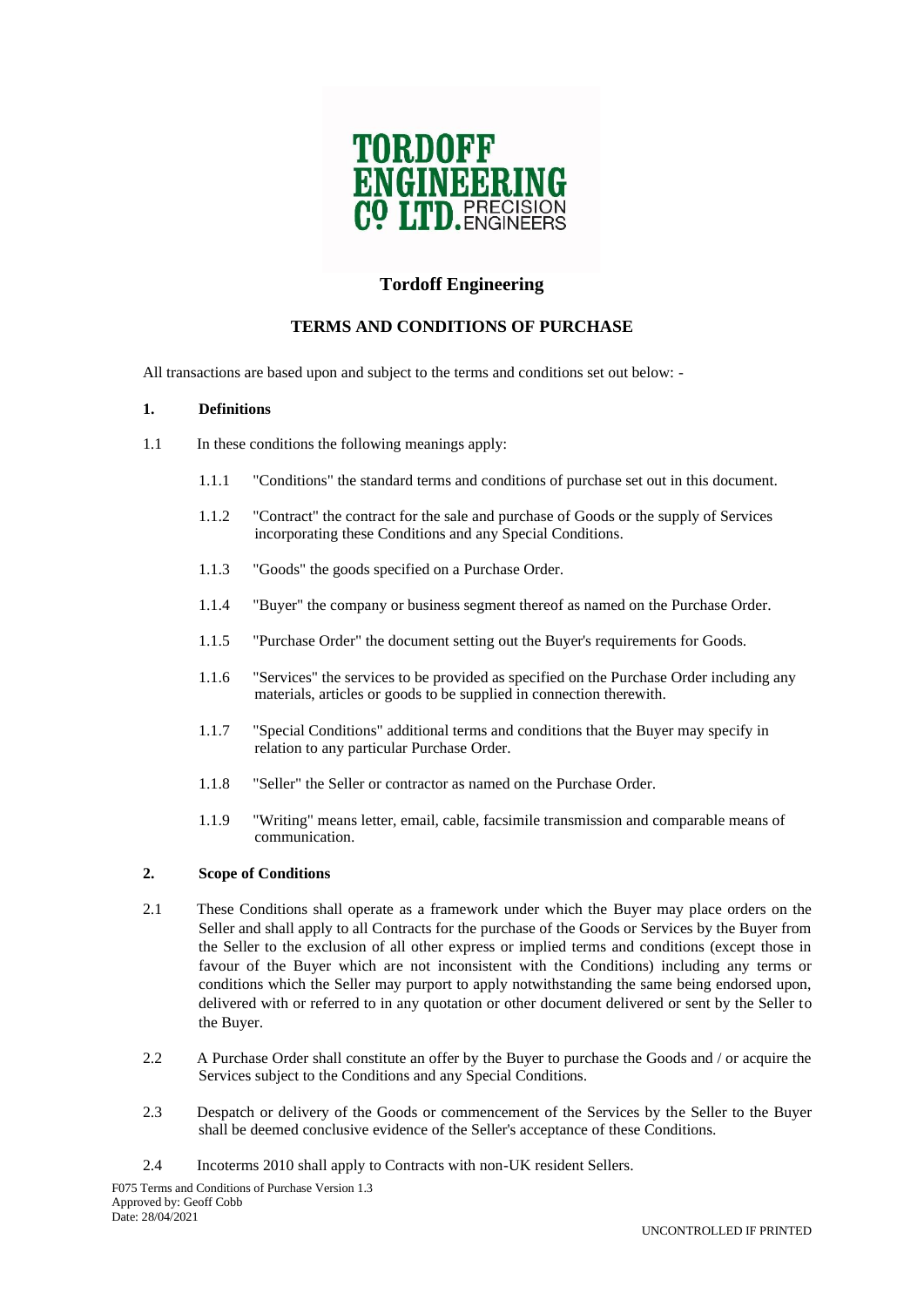# **3. Prevalence of Conditions**

3.1 These Conditions and any Special Conditions can only be varied with the written agreement of an authorised representative of the Buyer. No person has the capacity to commit the Buyer to any verbal contract. Such commitments will only be binding on the Buyer when confirmed by a formal Purchase Order.

# **4. The Price**

- 4.1 The price of the Goods or Services shall be as stated on the Purchase Order and, unless otherwise expressly agreed in writing by the Buyer shall be:
	- 4.1.1 exclusive of any applicable value added tax (which shall be payable by the Buyer subject to receipt of any appropriate VAT invoice); and

4.1.2 a fixed price inclusive of all charges for disposable packing, costs associated with returnable packing and / or containers, carriage, delivery, insurance and all other charges.

- 4.2 Where off-loading is required, the price shall include the Seller providing any special equipment to ensure delivery to the place directed by the Buyer.
- 4.3 The price shall include the provision by the Seller of all equipment, materials, consumables and power necessary for the provision of Services unless otherwise specifically agreed in writing by the Buyer.
- 4.4 The Buyer may set off against the price (including any applicable VAT payable) any amounts due from the Seller whether under the applicable contract of sale or otherwise.

### **5. Specification**

- 5.1 The Goods shall conform in all respects with the provisions of the Contract and in particular with the specification, drawings, descriptions or samples contained or referred to in the Contract.
- 5.2 The Goods shall conform in all respects with any Standards specified in the Contract and where no Standard is specified with the relevant British Standards. The Goods shall conform in all respects with the requirement of any legislation current at the date of delivery.
- 5.3 The Buyer may at any time make changes in Writing relating to this Contract, including changes in the drawings and specifications, method of shipment, quantities, packing or time or place of delivery. If such changes result in an increase in the cost of, or time required for, the performance of the Contract, an equitable adjustment shall be made to the price, delivery date or both. Any claim or adjustment by the Seller must be approved by the Buyer in Writing before the Seller proceeds with such change.

### **6. Patents, Designs & IPR**

- 6.1 The Seller warrants that the sale or use of Goods supplied pursuant to this Contract will not infringe any Patent, Registered Design, Industrial Design, Design Right, Trade Mark or Trade Name or other protected right in any country and undertakes to indemnify the Buyer against all judgements, decrees, orders, damages, costs and expenses arising from actual or alleged infringements of the same.
- 6.2 All proprietary rights (including present and future intellectual property rights) in any Materials or inventions prepared or created by the Seller for use, or intended use, in relation to the performance of a Contract are hereby assigned to and shall vest in the Buyer absolutely. To this intent the Seller undertakes to do all such things and execute all such documents as are reasonably necessary to secure the vesting in the Buyer of such proprietary rights.

### **7. General Quality Requirements and Acceptance of Goods**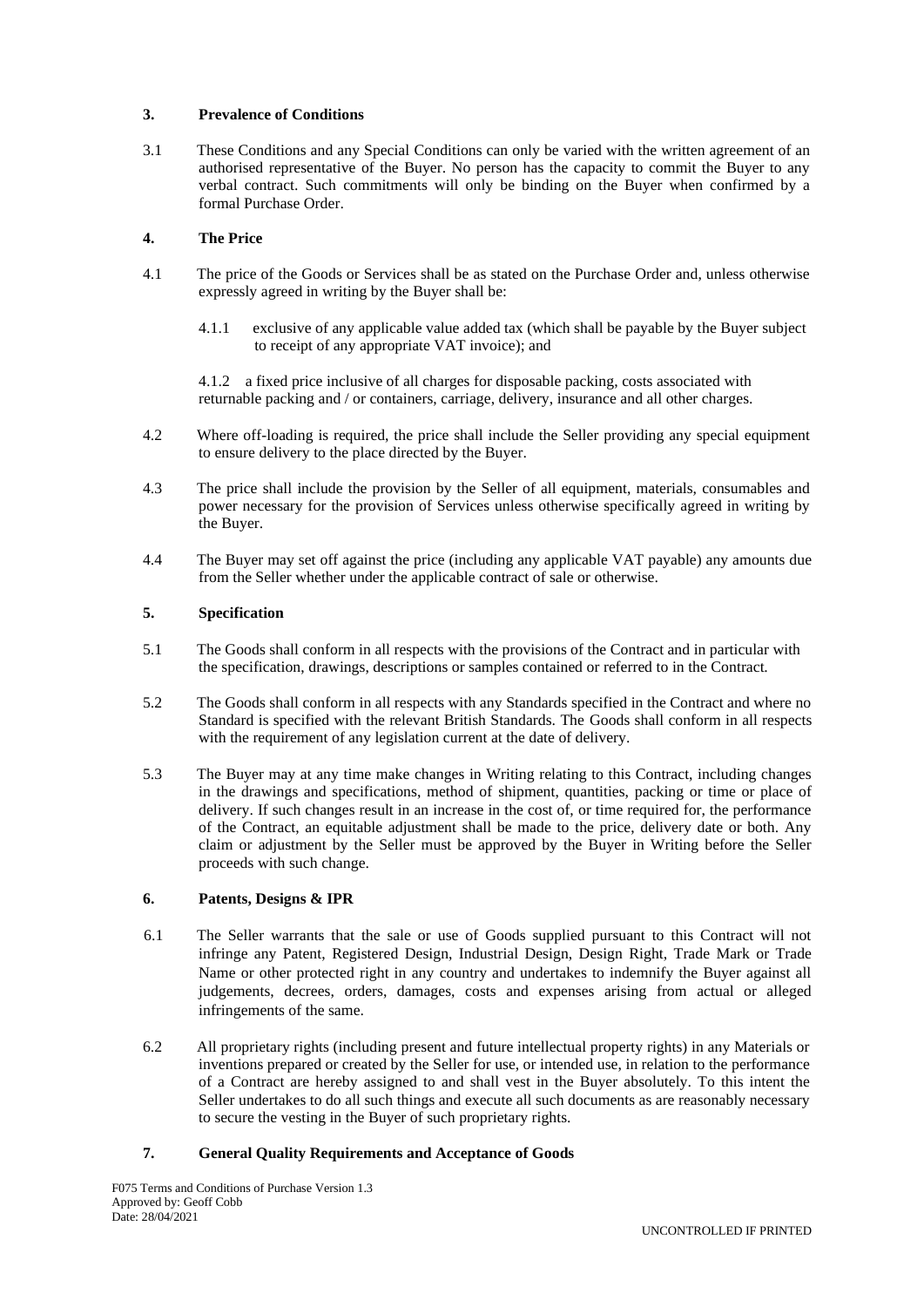7.1 The Buyer may by notice in Writing to the Seller reject any Goods or Services that are not in accordance with the Contract and shall not be deemed to have accepted any Goods or Services until

the Buyer has had a reasonable opportunity to inspect them following delivery or performance or, if later, within a reasonable time after any latent defect in the Goods has become apparent. The Buyer may set off against any payment due to the Seller (whether under this Contract or otherwise) the Price of such Goods. Unless within a reasonable time of receipt of notice in Writing of rejection the Seller collects such Goods, the Buyer may dispose of them as the Buyer shall think fit (provided that if the Buyer sells such Goods the Buyer shall account to the Seller for the net proceeds of such sale after deduction of all costs and expenses reasonably incurred in relation thereto).

- 7.2 All Goods and Services will be verified by the Seller's quality management systems to ensure they comply fully with the specification and requirements of the Purchase Order and any amendments thereto.
- 7.3 All Goods shall be of satisfactory quality (as that expression is defined in the Sale and Supply of Goods Act 1994 including all aspects of quality as listed in section 14(2) B of the said Act) and reasonably fit for any purpose expressly or implicitly made known to the Seller by the Buyer regardless of whether the Buyer relied on the skill and judgement of the Seller.
- 7.4 All Services will be carried out with reasonable care and skill and the Seller is deemed to have inspected the relevant premises before tendering so as to have understood the nature and extent of the Services to be carried out and satisfied itself in relation to all matters connected with the Services and premises.

# **8. Inspection and Right of Access**

- 8.1 Prior to delivery to the Buyer the Seller shall adequately inspect and test the Goods and if the Buyer so requires the Seller shall furnish the Buyer with test certificates and certificates of conformity.
- 8.2 The Seller shall allow the Buyer, Customers of Tordoff Authorised company representative, or any Regulatory authorities unrestricted access to any area of any premises where the Goods, documented information, or any part pertaining to Tordoff's purchase requirements are being manufactured or stored or where any of the Seller's Goods are being kept in order that the Buyer or its authorised representative may inspect test or inspect tests of the same or verify conformance of Goods with the specification requirements of the Buyer. The Buyer shall give not less than 48 hours' notice in writing of the visit.
- 8.3 The Seller shall afford the Buyer, Customers of Tordoff, Authorised company representative, or any Regulatory authorities such use of the Seller's equipment and employees as is reasonable in the circumstances in order to facilitate such inspection testing or verification. The Seller shall ensure that the terms of his subcontracts provide for the rights of the Buyer as stated in this clause.
- 8.4 No inspection or testing by the Buyer pursuant to this Clause shall imply any acceptance of the Goods by the Buyer or in any way relieve the Seller of its obligations and duties under this Contract or otherwise.
- 8.5 Tordoff Engineering must be notified of any changes in product and / or process, changes of Suppliers, changes of manufacturing facility location and where required obtain organisation approval.

# **9. Delivery & Rejection**

9.1 Unless otherwise notified by the Buyer, delivery of the Goods and performance of the Services shall be affected at the time or times specified by the Buyer in the Purchase Order and at the address of the Buyer specified in the Purchase Order. Time of delivery of the Goods or performance of the Services shall be of the essence of the Contract. If delivery or performance is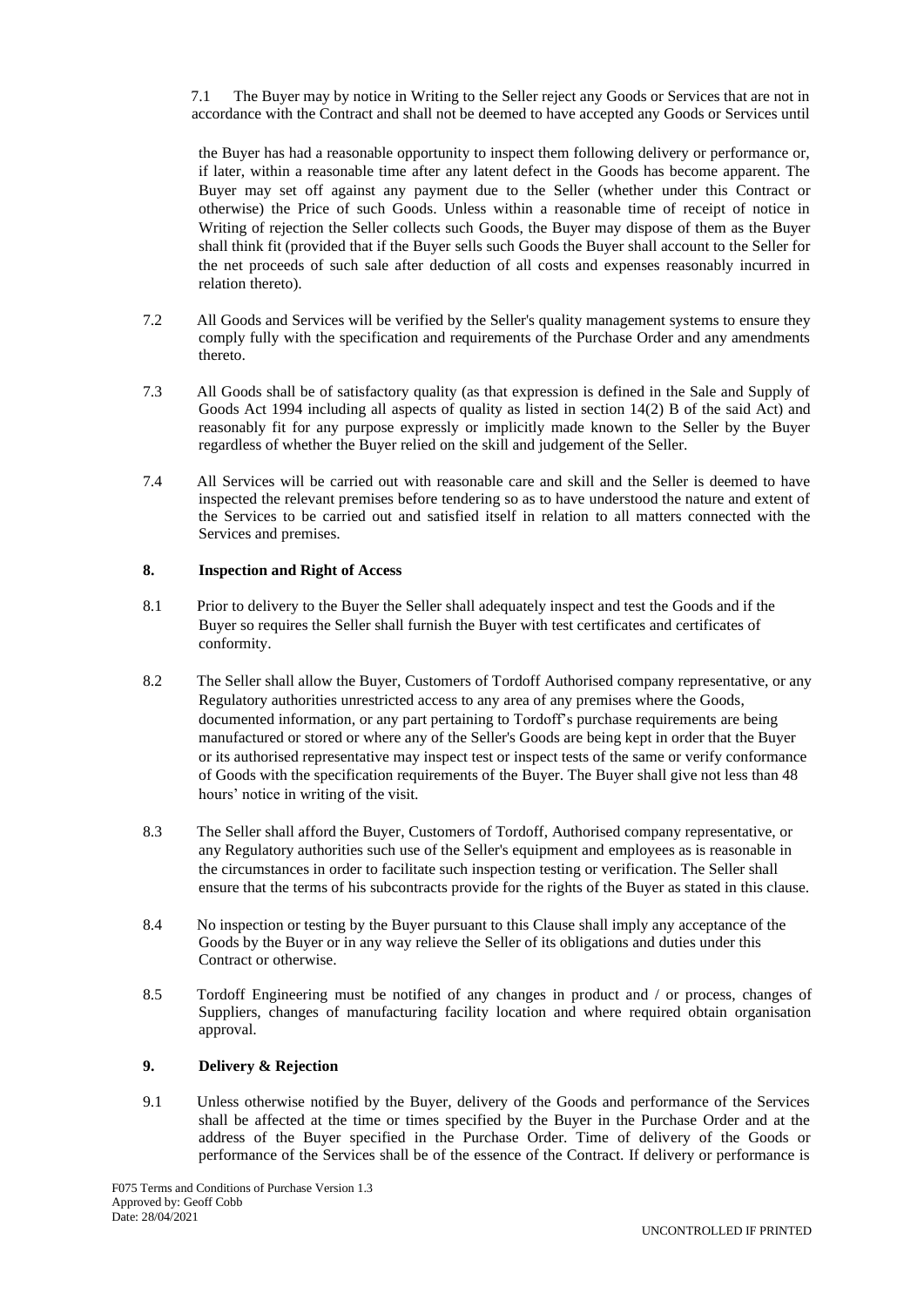not made when requested the Buyer shall have the right to cancel the Purchase Order without prejudice to its rights of action for breach of Contract or otherwise.

- 9.2 If the Goods are to be delivered, or the Services performed, by instalments, the Contract will be treated as a single contract and not severable.
- 9.3 When delivering the Goods or performing the Services at the Buyer's premises, and at any other time when the Seller is at the Buyer's premises, the Seller, its employees, agents and subcontractors shall comply with all safety and other regulations relating to such premises displayed at the premises or notified to the Seller from time to time. All Goods must be accompanied by a delivery note stating the order number, full details of the consignment, date of despatch and the originator (which is always detailed on the first line of the Purchase Order). The Seller shall comply with the packing and marking instructions issued by the Buyer. On delivery, the delivery note must be presented to and signed by the Buyer's representative or the Buyer's nominated carrier.
- 9.5 All Goods must be properly and securely packed. All packing materials shall be supplied at the Seller's expense unless it is otherwise agreed in writing. All packaging materials are included in the Contract price and shall become the property of the Buyer. If the Buyer does not issue any specific packing instructions, the Seller must ensure that the Goods be properly packed to survive transit to destination and to resist pilferage, distortion, corrosion or contamination.
- 9.6 The Seller shall supply the Buyer with such programme of manufacture and delivery as the Buyer may reasonably require. The Seller shall give the Buyer notice if such programme is or is likely to be delayed and the Buyer shall have the right to require the Seller to take steps at the Seller's expense as may be required in order to deliver the Goods by the date for delivery.
- 9.7 If any of the Goods do not comply strictly with any terms of the Contract, the Buyer may reject them within a reasonable time after delivery and irrespective of whether such Goods have been accepted or paid for.
- 9.8 The Seller shall forthwith replace any such rejected Goods with Goods which conform to the Contract.
- 9.9 If the Seller does not replace the rejected Goods forthwith the Buyer shall have the right to purchase elsewhere replacement Goods of the same or similar description and without prejudice to any other rights which the Buyer may have against the Seller to recover from the Seller:
	- 9.9.1 Any payments made in respect of the rejected Goods; and<br>9.9.2 The difference between the price of the rejected Good
	- The difference between the price of the rejected Goods and the price of the replacement Goods.

# **10. Title and Risk**

- 10.1 Title to and risk in the Goods shall pass to the Buyer upon acceptance of the Goods by the Buyer.
- 10.2 Where any payment is made in advance by the Buyer the title, but not the risk in the Goods or in any materials purchased or allocated by the Seller for the purpose of this Contract shall immediately vest in the Buyer but not so as to prejudice the Buyer's right to reject the Goods.
- 10.3 In the event that the Buyer shall make payment for any Goods before they are delivered, the Seller shall keep such Goods separate and apart from all property of other persons and shall clearly mark the Goods being the property of the Buyer as named on the front of the associated Purchase Order. In such circumstances the Buyer is granted irrevocable authority to enter the Seller's premises to take the Goods at any time.

### **11. Free Issue Materials**

11.1 The Seller shall be responsible for and account for the risk, safety, proper use and, if appropriate, maintenance of free issue materials entrusted to it in connection with the Contract. Such materials shall be and remain the property of the Buyer, its customers and / or subcontractors.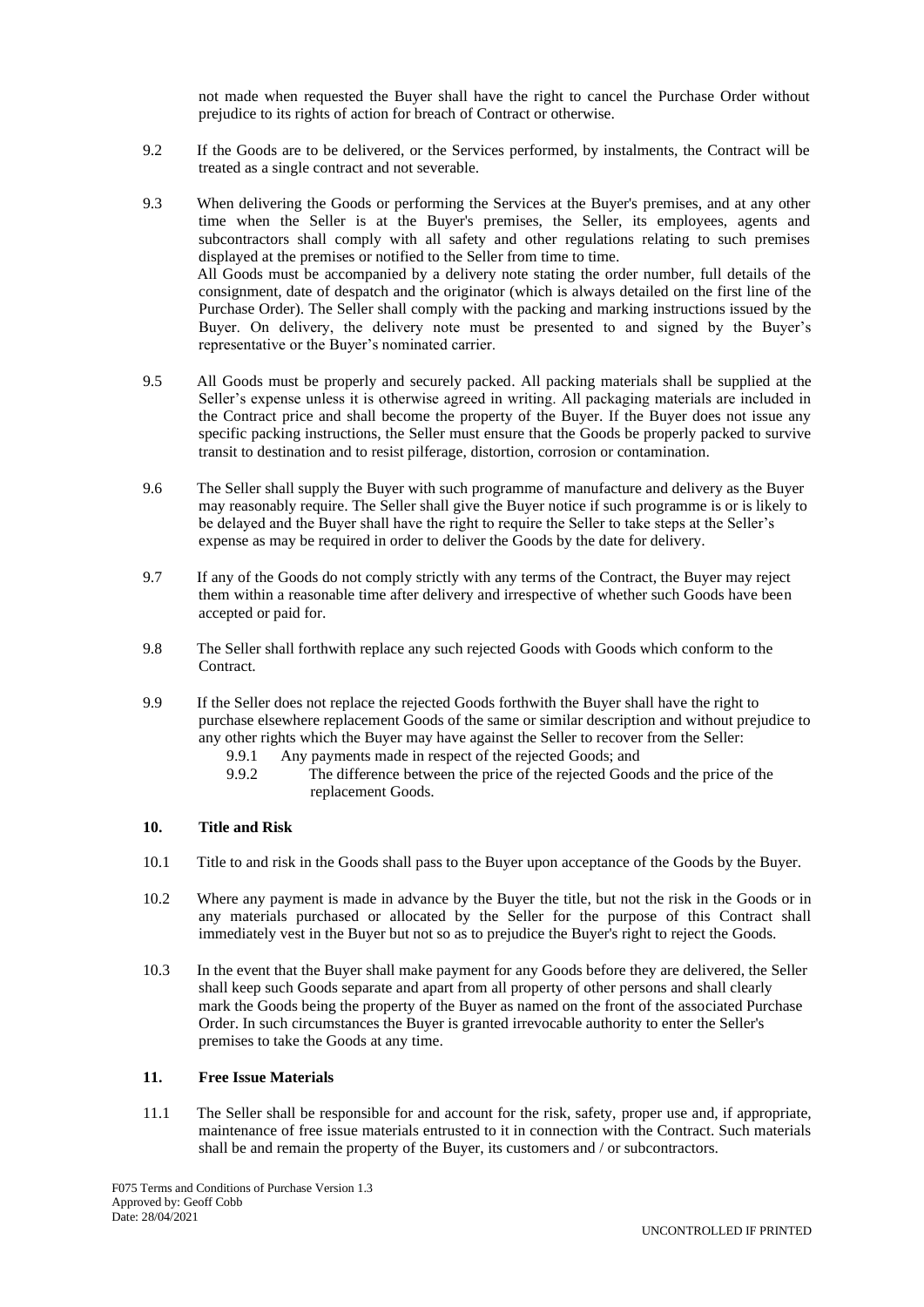11.2 The Seller shall use such materials solely for the purposes of the Contract and all surpluses shall be returned or disposed of only as directed by the Buyer. Waste of free issue materials arising from bad workmanship or loss whilst in the custody of the Seller shall be made good at the Seller's expense.

# **12 Payment**

- 12.1 Invoices shall be raised after the Goods have been supplied or after the Services have been completed and shall be sent to the address shown on the Purchase Order, unless otherwise stated. Invoices shall be paid by the Buyer a minimum of sixty (60) days from the end of the month following that in which the Goods or Services have been received.
- 12.2 The Buyer shall be entitled to set off against sums due to the Seller all and any sums due from the Seller to the Buyer.
- 12.3 At the end of each month the Seller shall provide the Buyer with a statement of account embodying all invoices for Goods supplied during the month.

# **13 Non-Conforming Product**

13.1 The organisation must be notified of any nonconforming product and obtain organisation approval for its disposition.

13.2 All goods are subject to the Company's approval, and the Company reserves the right to reject any goods which are found to be faulty or not to its approved standard. The Supplier will be notified of such rejection, and the goods will thereafter be the Suppliers risk and responsibility.

13.3 The Supplier shall plan, implement, and control processes for the prevention of counterfeit or suspect counterfeit part use and their inclusion in product(s) delivered to Tordoff Engineering.

13.2Should the Supplier become aware of any potential non-conforming product / material which may have been supplied to Tordoff Engineering, it is the Supplier's responsibility to inform the Company of such detail as soon as possible.

### **14 Post Acceptance Defects**

- 14.1 Without prejudice to any other rights of the Buyer, if within twelve (12) months of putting the Goods into service or using the Services supplied, or within thirty (30) months of delivery of the Goods or completion of the Services, whichever is the longer, there shall appear in the Goods or Services any defect which has arisen under proper use from faulty materials, workmanship or design by the Seller or the Goods or Services shall be found to be other than in accordance with the Contract, the Buyer shall, notwithstanding that the Buyer may have accepted the Goods or Services, be entitled to require the Seller forthwith to replace the Goods or re-perform the Services which are defective, or at the Buyer's sole option, to carry out repairs and / or modifications to the defective Goods or Services so that they cease to be defective.
- 14.2 In all of the above cases, the Seller shall bear the full expense of return, redelivery and installation of the replacement Goods or re-performance of the Services and shall fully indemnify the Buyer in the terms of clause 15 hereof. Any replacement goods or re-performed services shall become the Goods or Services for the purposes of the Contract. Any Goods so replaced or repaired shall be subject to the same obligations for a further defects liability period of twelve (12) months from their re-delivery after repair or replacement.
- 14.3 Should the Seller fail to replace, repair or modify the Goods or install Goods or re-perform the Services as aforesaid the Buyer shall have the right without prejudice to any other rights of the Buyer, at the Seller's expense, to purchase such replacement Goods and Services elsewhere.

.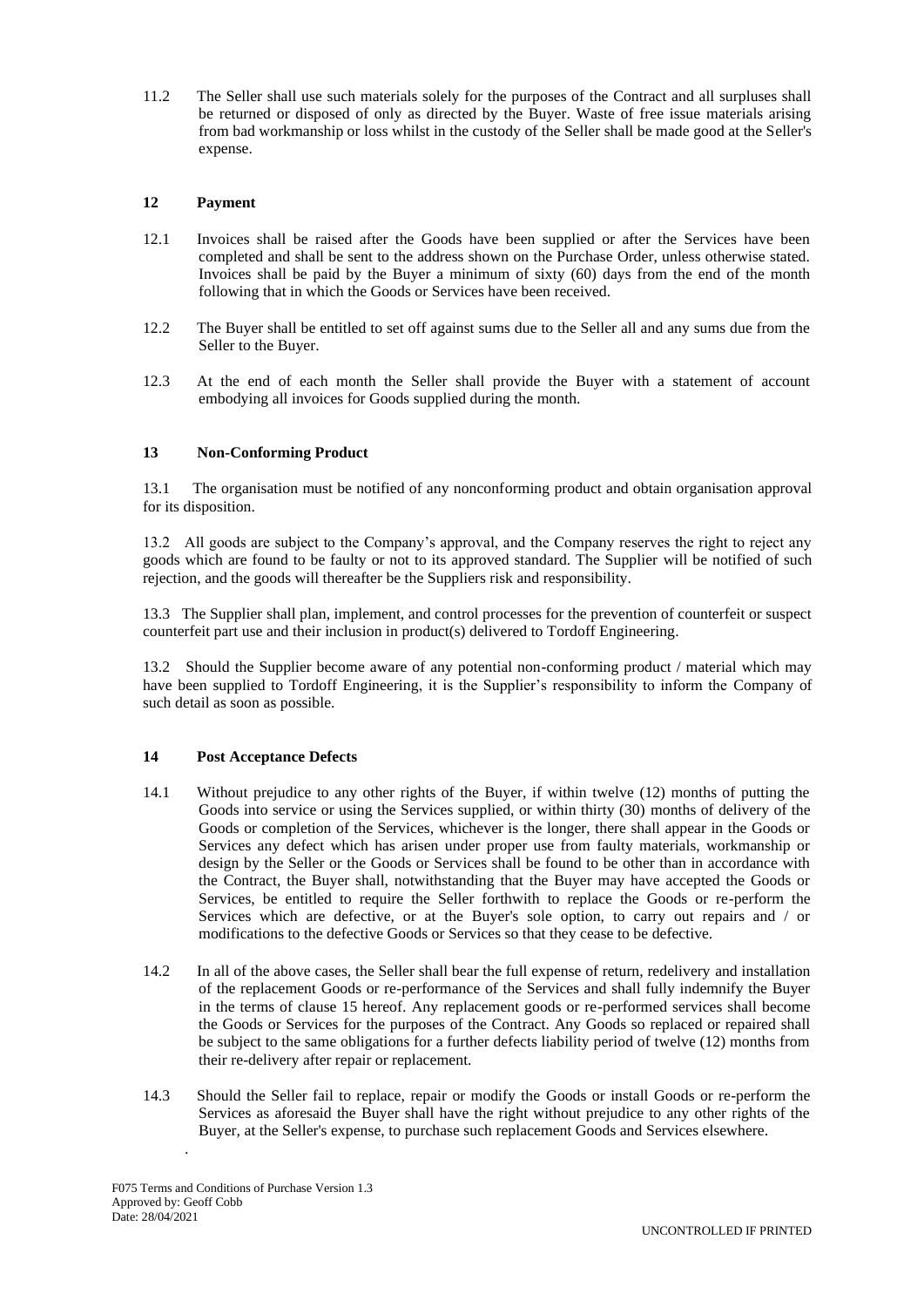14.4 The Seller shall further be liable to the Buyer for all direct damages sustained by the Buyer arising out of said defects in the Goods up to the limit of liability stated in the Purchase Order or if no such limit is stated, the Contract price.

## **15 Buyers Drawings, Tools etc.**

15.1 Any specifications, instructions, plans, drawings, tools, models, patterns, samples, designs or other materials (collectively the "Materials") supplied by the Buyer to the Seller in connection with any Purchase Order shall remain the Buyer's property and (together with all copies of the same made by or for the Seller) shall be clearly marked by the Seller as being the Buyer's property. If so requested by the Buyer, the Seller shall return the Materials immediately after completion of the Purchase Order or termination of the Contract.

- 15.2 All Materials, gauges, dies, jigs, moulds and any other equipment or articles paid for by the Buyer shall be the Buyer's property and shall be maintained in good condition by the Seller at the Seller's expense and shall at its own cost insure them against all risks for their full replacement value. The said Materials, gauges, dies, jigs, moulds and other equipment or articles paid for by the Buyer shall be used exclusively for performance of the Contract.
- 15.3 The Seller shall, at its own expense, replace any Materials or other equipment or articles referred to in clause 14 if damaged, lost or destroyed whilst in the Seller's possession or control, irrespective of cause.
- 15.4 All Materials and any other information derived therefrom or supplied by the Buyer shall be regarded by the Seller as secret and confidential, and shall not be published or disclosed to any third party or made use of by the Seller except for the purpose of performing the Contract.

### **16 Guarantee and Indemnity**

- 16.1 Without prejudice to the Buyer's rights under any condition warranty or other term implied by statute or by Common Law or under any term of the Contract, the Seller will be liable to the Buyer for and indemnify and keep the Buyer indemnified against all claims, liabilities, loss or damage on a full indemnity basis;
- 16.1.1 caused by any defect in any Goods supplied by the Seller or by their not complying with the appropriate specification pursuant to the Purchase Order.
- 16.1.2 in the event of delays, defaults or non-deliveries arising other than as a result of negligence on the part of the Buyer, against any increase in: -
	- 16.1.2.1 the cost of labour or material required to produce the Goods
	- 16.1.2.2 the cost of transportation
	- 16.1.2.3 the cost of any other item in connection with the Goods which would not have been incurred but for such delay, default or non-delivery
	- 16.1.2.4 the costs and losses of profit incurred by the Buyer under contracts entered into by the Buyer the performance of which has been delayed or resulted in a claim or claims made on the Buyer by a customer of the Buyer or rendered Impossible by the Seller's breach of its obligations hereunder.
- 16.1.3 the costs arising directly or indirectly out of any breach by the Seller of this Contract.

Any sums expended by the Buyer so caused or arising shall be reimbursed to the Buyer by the Seller on demand.

- 16.2 In connection with any liability claim proceeding loss or damage under this Clause the Seller must provide all such facilities assistance or advice as requested by the Buyer for the purpose of contesting the same and further must, if so requested by the Buyer, accept as final and binding the decision of any Court (whether in the United Kingdom or anywhere else in the world) in relation to the same.
- 16.3 The Seller consents to the Buyer transferring any guarantee or similar rights given by the Seller to the Buyer in relation to the Goods supplied to any other person or company to whom the Buyer sells hires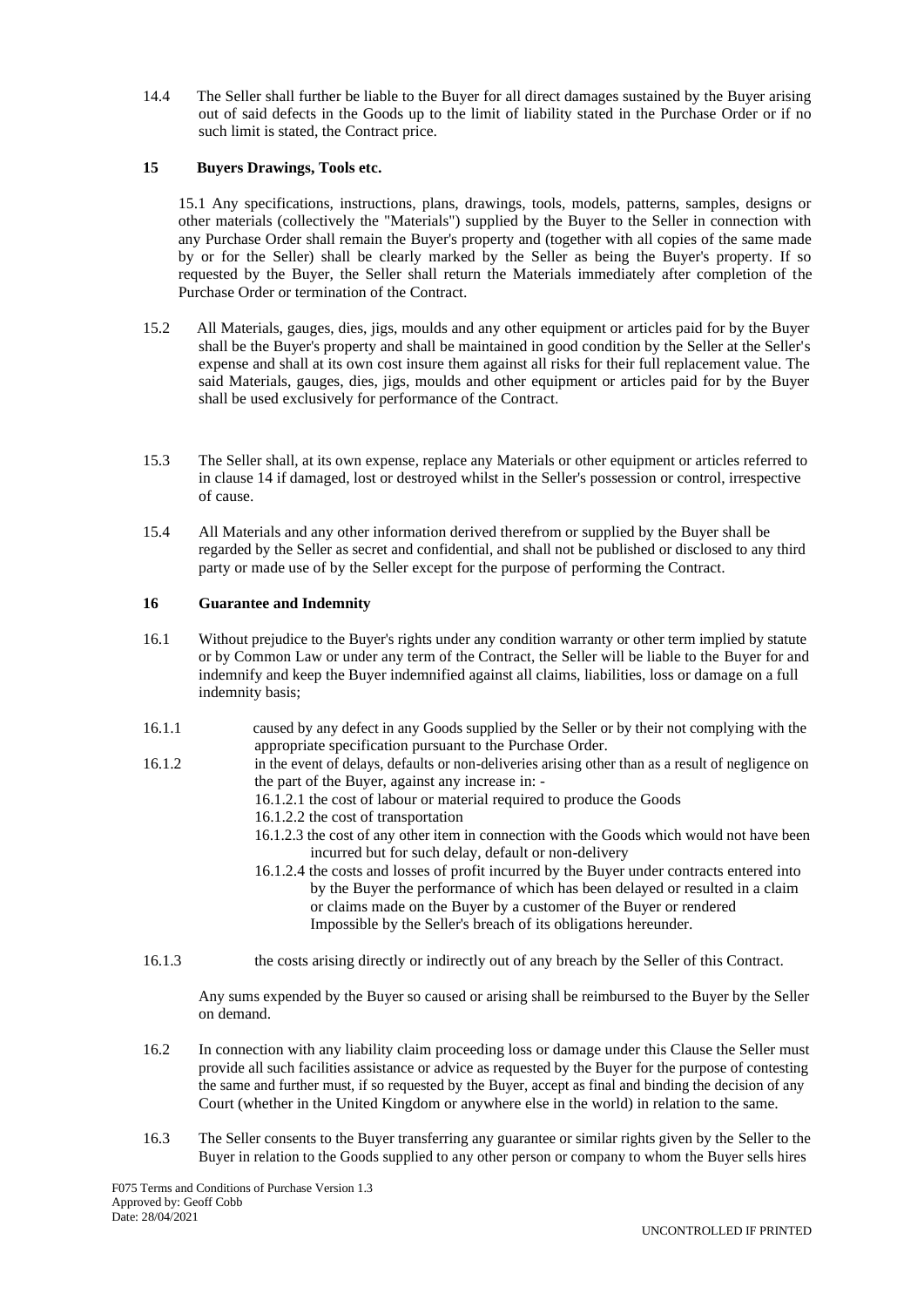or disposes of such Goods to the intent that such guarantee or similar right may be enforced against the Seller not only by the Buyer but also by any person or company claiming through the Buyer.

16.4 The Seller shall maintain adequate insurance in relation to any possible claim for public / product liability damages. This figure is to a maximum of £5m in any one instance.

# **17 Warranties and Liabilities**

- 17.1 All representations, statements or warranties made or given by the Seller, its servants and agents whether orally in writing or in any of the Seller's brochures, catalogues and advertisements regarding the quality and fitness for purpose of the Goods or any of the Goods shall be deemed to be express conditions of the contract of sale.
- 17.2 The Seller shall ensure that all the Goods shall be manufactured, stored, tested and packed in accordance with all British Standards applicable to them and that all the Goods are of satisfactory quality and comply with specification.

17.3 The Seller shall permit the Buyer to inspect and test the Goods during their manufacture and processing.

- 17.4 If the Buyer is not reasonably satisfied that the Goods or their manufacture or processing comply in all material respects with the contract, the Seller without extra cost to the Buyer shall take all steps necessary to ensure due compliance.
- 17.5 Where any specifications or designs of the Goods or any of the Goods have been provided by the Buyer the copyright, design right or other intellectual property in them shall remain the property of the Buyer.

### **18 Care and Return of Buyer's Property**

- 18.1 All patterns, dyes, moulds and other tooling supplied by the Buyer to the Seller or prepared or obtained by the Seller for and at the cost of the Buyer shall be the property of the Buyer and shall be labelled / identified accordingly.
- 18.2 The Seller shall maintain all such items in good order and condition (fair wear and tear expected).
- 18.3 The Seller shall at its own cost return all such items to the Buyer upon demand in good order and condition.
- 18.4 Should the Seller fail to return the items, the Buyer may (without prejudice to any other rights it may have) withhold payment of monies due to the Seller to the value of the items until return of the items.
- 18.5 The Seller shall not use such items nor shall it permit any other person to use such items for or in connection with any purpose other than pursuant to this Contract unless authorised in Writing by the Buyer.

### **19 Cancellation and Right to Terminate**

19.1 If the Seller becomes insolvent or (if an individual) becomes the subject of bankruptcy proceedings or makes any arrangement with its creditors or becomes subject to an administration order or has a receiver appointed over any of its assets or property or winding up proceedings are issued against it (other than voluntarily for amalgamation or reconstruction) or an encumbrance takes possession of any of its assets or property of the Seller ceases or threatens to cease to carry on business or if the Buyer reasonably believes any of the above is about to happen then the Buyer may, without prejudice to any other rights it may have thereunder, terminate the Contract forthwith by written notice to the Seller or any other person in whom the Seller's affairs have become vested.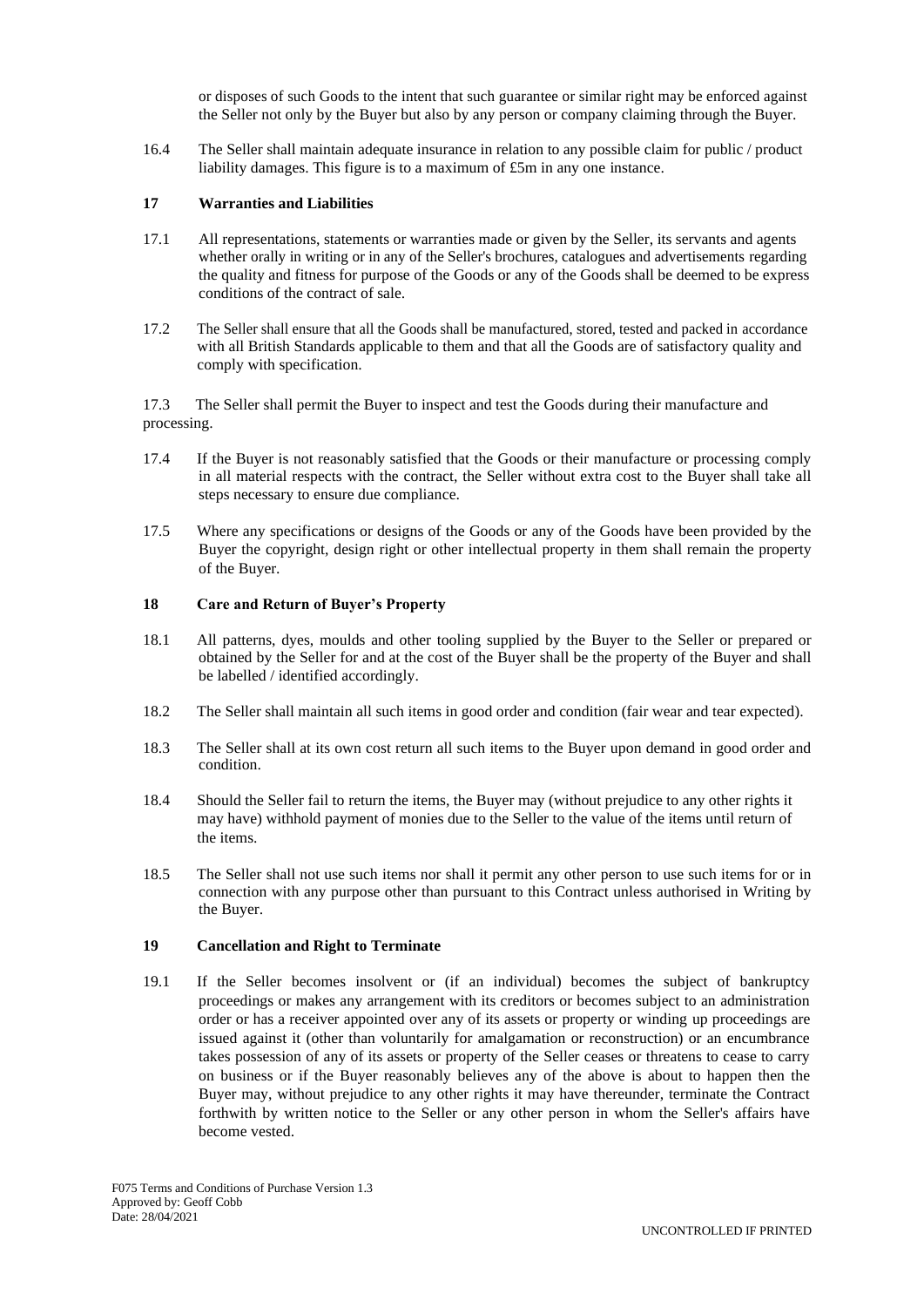- 19.2 In addition to other rights within these Conditions, the Buyer may cancel the Purchase Order whether in whole or in part by written notice to the Seller at any time. In such cases the Buyer's sole liability to the Seller shall be to pay the relevant part of the Contract price to the Seller for all elements of the Goods supplied and Services performed as at the date of the notice to cancel together with the reasonable costs of the Seller in terminating its commitments properly and reasonably undertaken to third parties as at the date of the notice to cancel.
- 19.3 No payments will be due or made hereunder by the Buyer unless and until a properly documented and complete claim is submitted by the Seller and agreed by the Buyer.
- 19.4 The Buyer shall be entitled to terminate this Contract without liability and without prejudice to the Buyer's other rights in any of the following circumstances: -
	- 19.4.1 the Seller fails to deliver the Goods on the Delivery Date time being of the essence;
	- 19.4.2 the Seller in the sole opinion of the Buyer comes under the ownership or control of a competitor of the Buyer;
	- 19.4.3 any breach of the Seller of a term of the Conditions of the Contract.

#### **20 Force Majeure**

- 20.1 The Seller must use its best endeavours to carry out and complete the Contract in line with the Purchase Order requirements but the Seller shall be relieved of its obligations while it is unable to carry out or complete the Contract because of any act of God, war, riot, fire or flood. At the cessation of these events, the Seller will resume its obligations unless the Buyer has elected to treat the Contract as terminated.
- 20.2 If the Seller is to invoke this clause it must advise the Buyer by notice in writing within 14 days of the start of any of the above events. On receiving such notice, the Buyer shall have the right to cancel the Contract without liability to the Seller.

#### **21 Sub-Contracting and Assignments**

21.1 A Purchase Order or any part thereof shall not be subcontracted or assigned without the prior written consent of the Buyer. The Seller is responsible for its subcontractors in all respects. The consent of the Buyer shall not however, be required for the subcontracting of materials or minor items or for any item for which the subcontractor is named in the Contract.

21.2 The Seller shall be responsible for all work done and Goods supplied by subcontractors as if the work had been done or the Goods supplied by itself.

21.3 Without prejudice to the generality of the foregoing the Seller is hereby notified that the Goods supplied will be used by the Buyer in the manufacture of Goods for third parties. The terms of the contract between the Buyer and a third party often provide for the payment of liquidated sums in respect of warranty claims. The Seller shall indemnify the Buyer in respect of all such claims where the Buyer in its absolute discretion rules that the claim arises wholly or partly from the supply or failure to supply or late delivery of Goods by the Seller or the supply of defective Goods by the Seller.

### **22 Hazardous Goods**

- 22.1 Any Goods and / or materials supplied under a Contract that are hazardous shall be marked with the appropriate international danger symbols and the name of the Goods or materials shall be in English. In addition, the Seller shall provide advice and precautionary leaflets (in English) in respect of any such Goods and/or materials where appropriate and shall observe all United Kingdom legislation and international agreements relating to the packing, labelling and carriage of hazardous goods.
- 22.2 To enable the Buyer to comply with his/her obligations under any Health and Safety and Environmental legislation, the Seller shall provide the Buyer with all relevant information about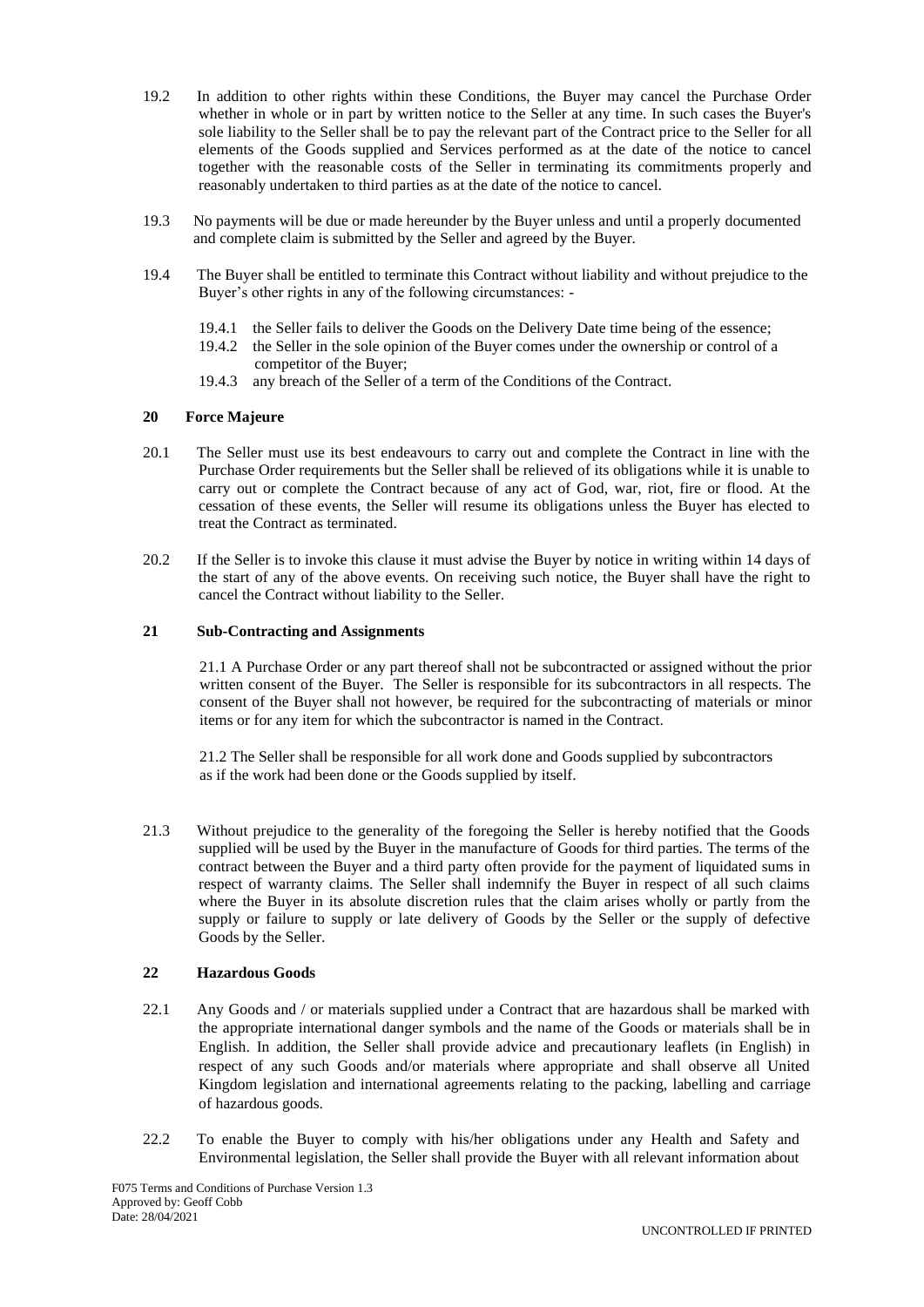the use of any Goods supplied by the Seller to ensure such Goods will be safe to the end user and the environment when properly handled, stored, transported and used.

# **23 Confidentiality & Advertising**

- 23.1 The Seller shall hold confidential all information, details, specifications, drawings and any other matter relating to the Goods to be supplied in any way whatsoever and shall not disclose the same or any of the same to any other person except such of his employees and permitting subcontractors and suppliers as may be necessary for the performance of his obligations under his contract. All documents and drawings containing such information and any copies thereof shall upon completion of the Contract or its termination for any reason, be returned to the Buyer.
- 23.2 The Seller will not without first obtaining the written consent of the Buyer in any way whatsoever advertise or publish the fact that the Seller has contracted to supply to the Buyer the Goods herein mentioned.

# **24 Health and Safety and Quality Assurance**

- 24.1 Any Goods supplied or installed under this Contract shall be so formulated, designed, constructed, finished and packaged as to be safe and without risk to health and all Goods will be supplied with full instructions for their proper use, maintenance and repair and with any necessary warning notices clearly displayed.
- 24.2 The Seller agrees before delivery to furnish the Buyer in Writing with a list by name and description of any harmful or potentially harmful properties or ingredients in the Goods supplied whether in use or otherwise and thereafter information concerning any changes in such properties or ingredients. The Buyer will rely on the supply of such information from the Seller in order to satisfy its own obligations under all applicable health and safety legislation.
- 24.3 In respect of all Goods supplied the Seller will maintain and observe quality control and Seller quality assurance standards in accordance with the requirements of the Buyer, its customers, relevant British Standards, statute and regulatory bodies.
- 24.4 The Seller will maintain detailed quality control and manufacturing records for the period of at least 7 years from the date of supply of the Goods or in line with customer specific quality requirements, whichever is the greater.
- 24.5 It is the responsibility of the Seller to acquaint itself with the purposes for which the Goods are to be used and shall be deemed to have such knowledge when supplying the Goods.

### **25 Personnel**

Tordoff Engineering have the expectation that the Supplier shall ensure that persons doing work under the Supplier's control are aware of; their contribution to product or service conformity, their contribution to product safety, and the importance of ethical behavior.

### **26 General**

- 26.1 Failure or waiver to enforce any of these Conditions will not be construed as a waiver of the Buyer's rights.
- 26.2 Where the Seller is aware expressly or by implication that the Goods are required to enable the Buyer to fulfil a contract with a specific customer this Contract will be deemed to be made subject to the contract conditions between the Buyer and his customer, relevant sections of which are available on request.
- 26.3 If any provision of these Conditions is held by any competent authority to be invalid or unenforceable in whole or in part the validity of the other provisions of these Conditions and the remainder of the provision in question shall not be affected thereby.